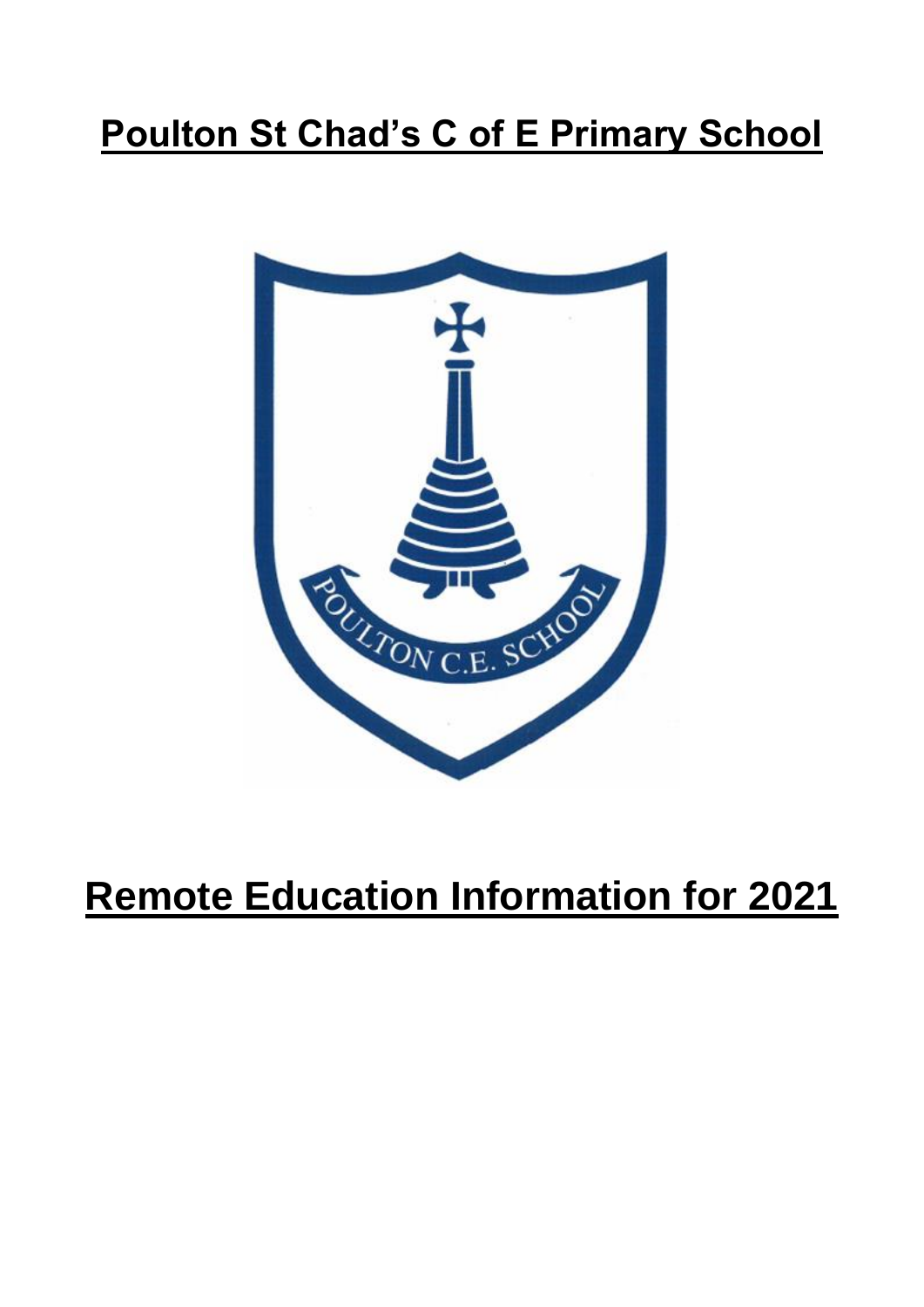## **Remote learning**

### **The remote curriculum: what is taught to pupils at home?**

Children are provided with a broad and balanced curriculum which is as much in line with our whole school curriculum as possible. This is appropriately sequenced so that knowledge and skills are built incrementally. We teach the same curriculum remotely as we do in school wherever possible and appropriate. Where it is not possible to replicate normal classroom provision, activities and tasks are modified accordingly.

Our current offer consists of a combination of both offline lessons and tasks and live virtual sessions.

#### **How long can I expect work set by the school to take my child each day?**

We expect that remote education (including remote teaching and independent work) will take pupils broadly the following number of hours each day:

| <b>Key Stage 1</b> | 3 hours a day on average across<br>the cohort, with less for younger<br>children |
|--------------------|----------------------------------------------------------------------------------|
| <b>Key Stage 2</b> | 4 hours a day                                                                    |

The remote education we provide mirrors the skills, knowledge and concepts that we are delivering in school to our children of critical workers. We have ensured that the lessons, activities and work for home learning are the same as the lessons, activities and work in school, at times it may need to be adapted. Pupils in school are not accessing additional learning to those at home.

St Chad's teachers will upload the week's work on a Friday afternoon for the following week via Seesaw.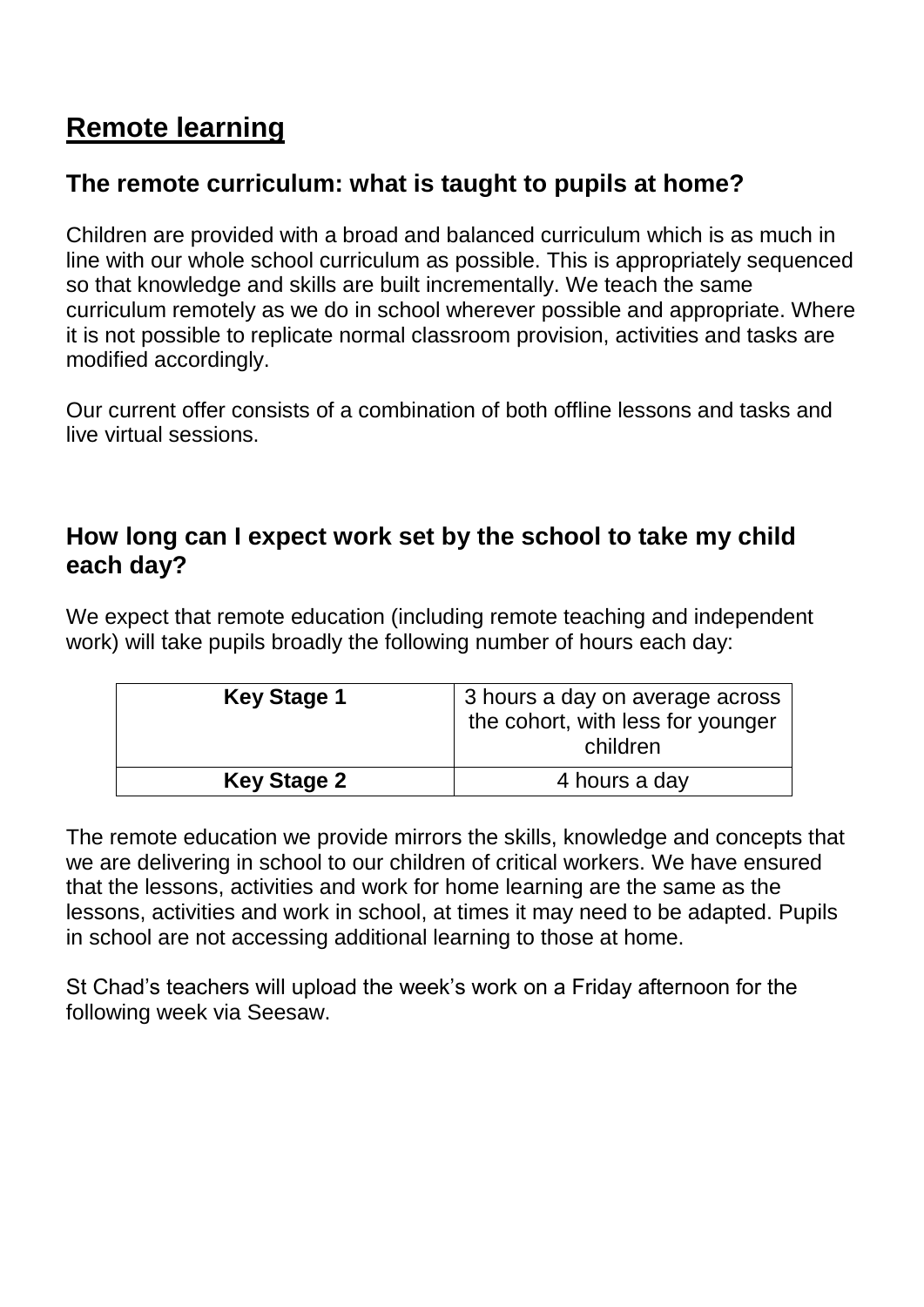### **How will my child be taught remotely?**

The timetable below outlines what remote education looks like in each class. Although there is flexibility with the order of tasks and activities, it is important that children have a consistent daily routine. As we are doing 'live' check in's each morning, we recommend that the children try to complete the Maths and English work in the morning as this will be the focus of these live discussions.

| <b>Monday</b>   | sibling<br>cohor<br>jā                   | <b>Maths</b> | English | <b>PE</b>   | Geography    |
|-----------------|------------------------------------------|--------------|---------|-------------|--------------|
| <b>Tuesday</b>  | ღ<br>inimise<br>sessio<br>across         | <b>Maths</b> | English | History     | <b>RE</b>    |
| Wednesday       | clashes<br>ഗ<br>eck-in<br>$\overline{c}$ | <b>Maths</b> | English | Art/DT      | Science      |
| <b>Thursday</b> | థె<br>Vary<br>Microsoft<br>Times<br>Jive | <b>Maths</b> | English | <b>PSHE</b> | <b>Music</b> |
| <b>Friday</b>   |                                          | <b>Maths</b> | English | <b>PE</b>   | Science      |

#### **Current check-in and teaching sessions timetable**

| <b>Class</b>        | <b>Session</b>       | <b>Morning Spelling Test</b>           |                    | <b>English Skills</b>                |                 | <b>Maths Skills</b>                                      |
|---------------------|----------------------|----------------------------------------|--------------------|--------------------------------------|-----------------|----------------------------------------------------------|
| <b>Turtles</b> 10am |                      | Thursday 1:00pm-<br>1:20 <sub>pm</sub> |                    | Tuesday<br>1:30 <sub>pm</sub>        |                 | 1:00pm-Mednesday 1:00pm-<br>1:30 <sub>pm</sub>           |
| <b>Seals</b>        | 10am                 | Thursday 1:00pm-<br>$1:25$ pm          |                    | 1:30 <sub>pm</sub>                   | Tuesday 1:00pm- | <b>Wednesday 1:00pm-</b><br>1:30 <sub>pm</sub>           |
|                     | <b>Year 3</b> 9:30am | Thursday 1:30pm-<br>1:50 <sub>pm</sub> |                    | Monday 1:30pm-<br>2:00 <sub>pm</sub> |                 | Tuesday 2:15pm-<br>2:45 <sub>pm</sub>                    |
| Year 4              | 9:30am               | Friday<br>2.35pm                       | $2.15pm -$         | 2.45pm                               |                 | Tuesday 2.15pm - Thursday 2.15pm -<br>2.45 <sub>pm</sub> |
| Year <sub>5</sub>   | 9am                  | Friday<br>1:50 <sub>pm</sub>           | 1:30 <sub>pm</sub> | - 12pm                               |                 | Tuesday 11:30am Thursday 1:30pm -<br>2pm                 |
| Year <sub>6</sub>   | 9am                  | Friday<br>11:50am                      |                    | 2:00 <sub>pm</sub>                   |                 | 11:30am - Tuesday1:30pm - Mednesday 2:00 -<br>2:30pm     |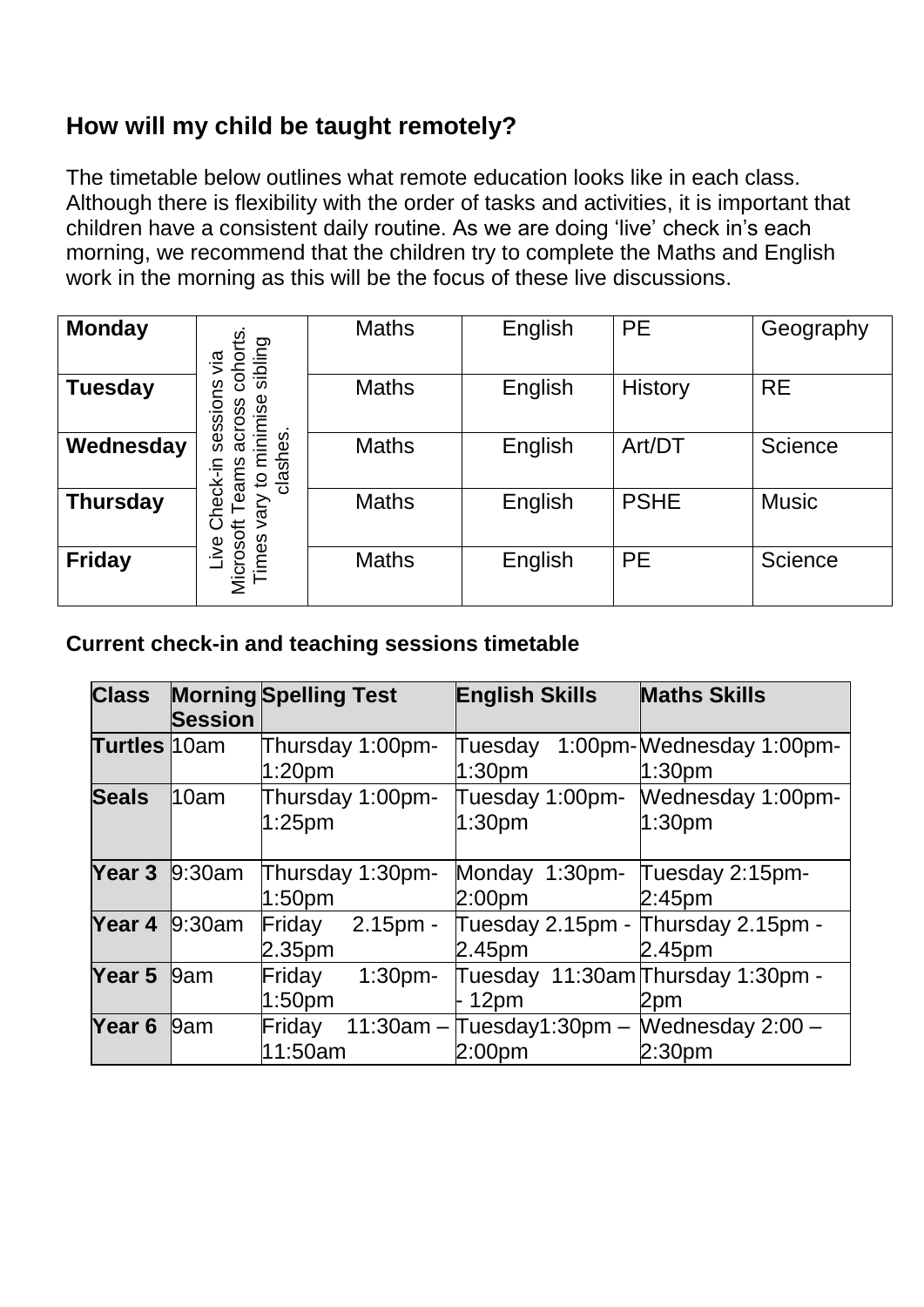Our provision for **Dolphins** and **Whales** will be tailored to the developmental needs of our younger pupils with more regular short face-to-face sessions throughout the morning.

| <b>Class</b>            | <b>Maths</b><br><b>Session</b> | <b>Phonics group sessions</b>                                     | <b>Check in and</b><br>handwriting<br>session |                 |
|-------------------------|--------------------------------|-------------------------------------------------------------------|-----------------------------------------------|-----------------|
| <b>Dolphins</b> 9:30 am |                                | Short sessions in small<br>groups between 10:30 am<br>and 11:30am | Mon/Wed/Fri                                   | 1 <sub>pm</sub> |
| <b>Whales</b>           | $9:30$ am                      | Phonics session whole<br>group 10:30 am                           | Mon/Wed/Fri                                   | 1pm             |

The remote education provision differs from EYFS to KS1, from KS1 to KS2. It includes both recorded or live direct teaching time, as well as time for pupils to complete tasks independently.

Daily tasks/activities may include written, audio or video explanations. Audios and videos may be recorded by the teacher but are not necessarily recorded by St Chad's teaching staff: e.g. video content from websites such as Oak Academy or White Rose maths. The tasks may be accessed at times that suit each individual family's circumstances and fit in with the working day.

Live sessions are an important part of our remote provision. We are currently meeting with children via Microsoft Teams at least daily. Depending on the age of the children, live sessions include:

- Direct teaching
- Phonics
- Teacher input and the children then completing the task independently
- Social sessions, e.g. a quiz, a discussion
- Assessment and feedback
- Celebration Assemblies
- Encouragement, rewards and praise

#### **What are your expectations for my child's engagement and the support that we as parents and carers should provide at home?**

- Children will be encouraged to join our live sessions
- Children to complete their daily tasks throughout the day
- Work that is completed should be uploaded to Seesaw
- Children are encouraged to try and spend a similar amount of time completing remote learning as they would in school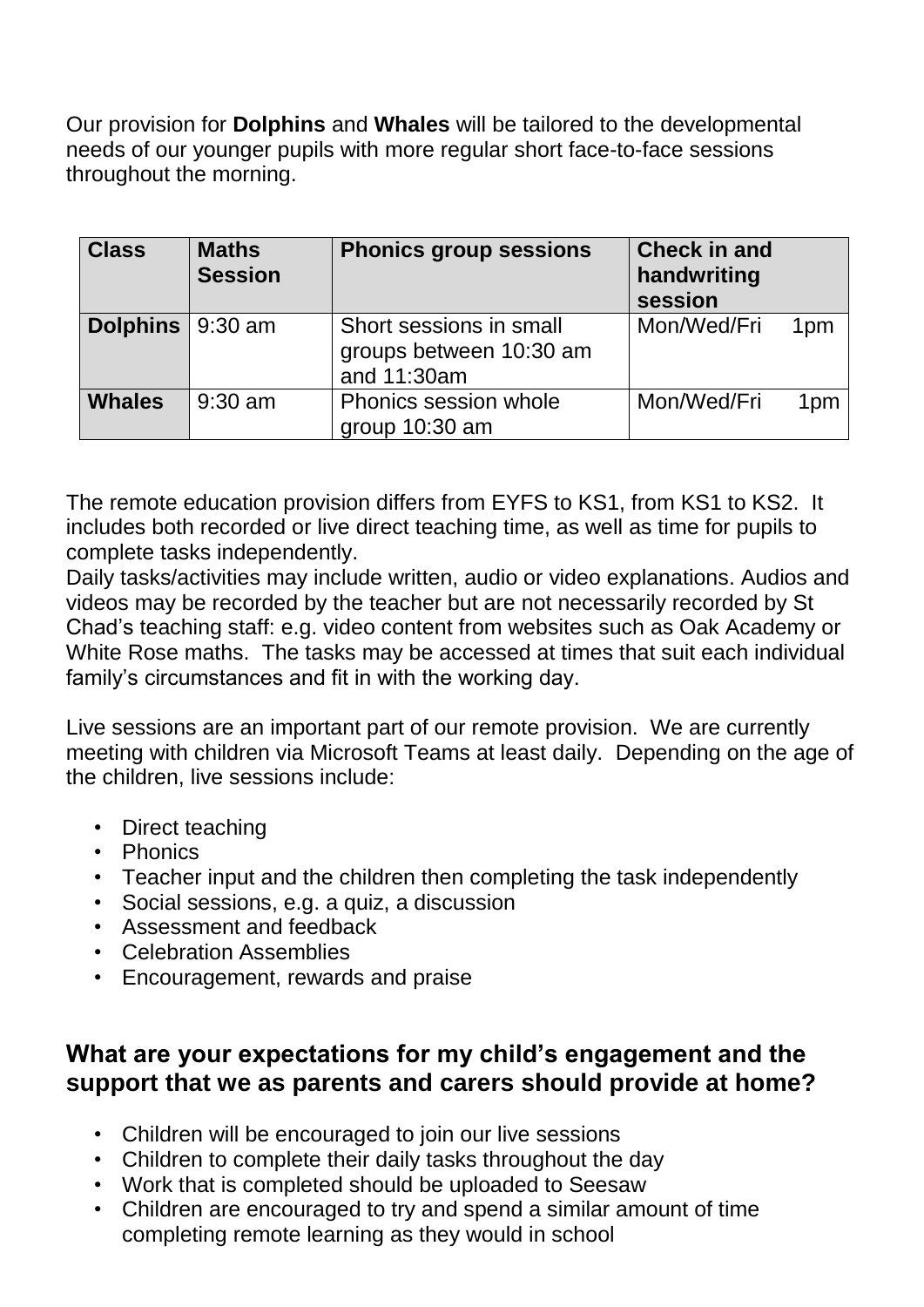- Support and help should be sought from teachers and teaching assistants via live session, through Seesaw or by our well established channels of communication (Parent App, teacher email)
- Alert teachers if your child is unable to complete the work
- Feel free to help your child but please do not do it for them. They need to develop the resilience and independence to fail and try again.
- Understand that children will find some tasks very challenging
- Parents should be respectful when making any complaints or concerns known to staff
- Try where possible to set a daily routine with learning if possible stick to the timetables provided by the class teacher each week

#### **If my child does not have digital or online access at home, how will you support them to access remote education?**

We recognise that some pupils may not have suitable online access at home. We take the following approaches to support those pupils to access remote education:

- School will distribute school-owned laptops accompanied by a user agreement or contract if these are available for use.
- School will explore the DfE offers of support for technology on an individual basis
- School will on request provide printed resources, such as textbooks and workbooks, to structure learning.
- This will be supplemented with other forms of communication to keep pupils on track or answer questions. For example: telephone calls.

**Seesaw** can be accessed on a laptop or mobile device such as an iPad, tablet or mobile phone

**Microsoft Teams** can be accessed on any device – laptop, X-Box (needs a keyboard), Playstation (needs a keyboard), mobile device such as an iPad or tablet, or mobile phone.

#### **How will we communicate with you?**

- Staff, parents and children should only communicate using channels of communication set up by the school. These include: school email, Parent App and Seesaw
- Staff will follow the guidance outlined in the code of conduct policy and will not communicate with parents or pupils outside school channels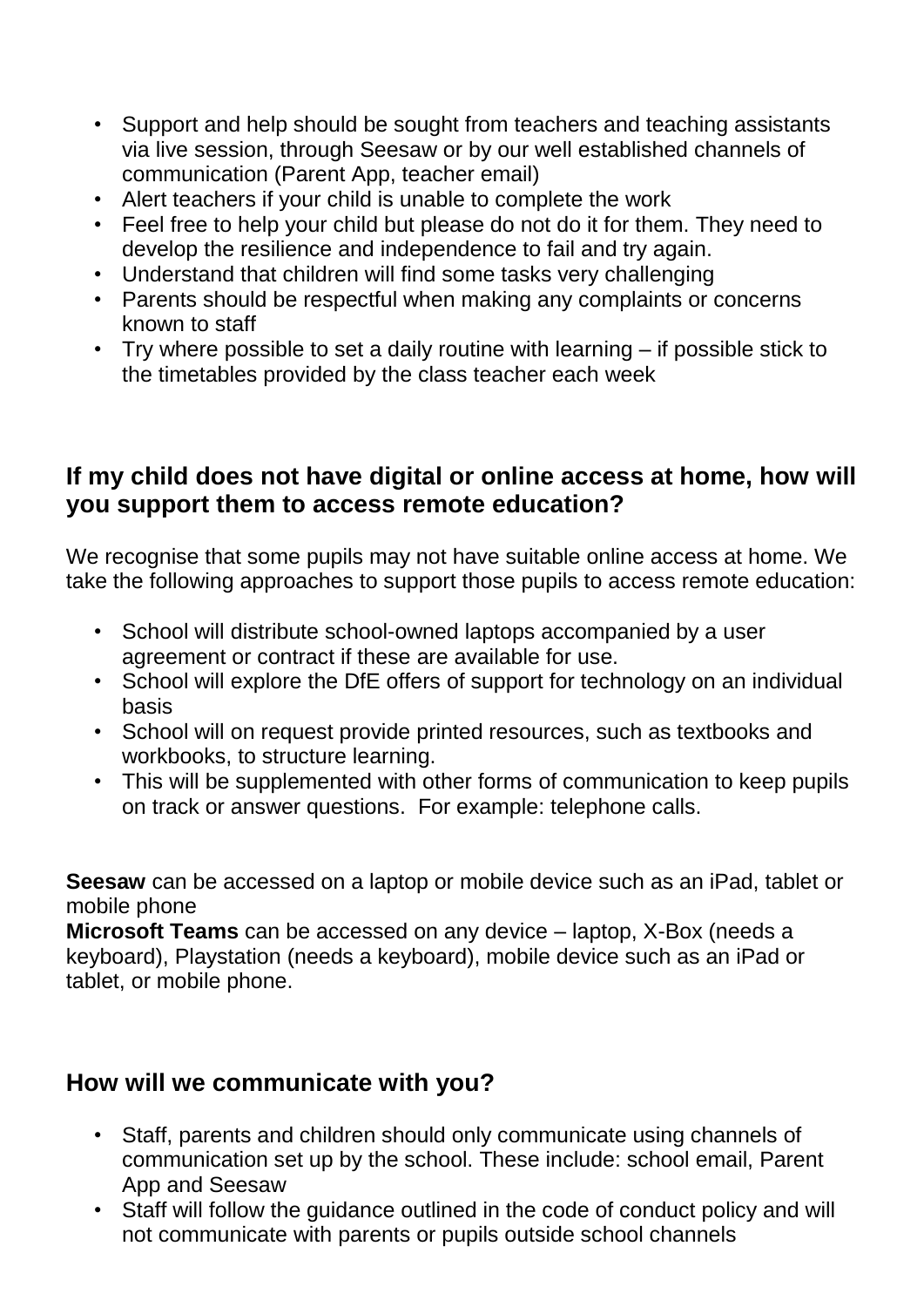- Parents, staff and children will adhere to the 'Online Code of Conduct Policy' and the 'Staff Code of Conduct Policy when communicating using the Microsoft Team's platform.
- Children will communicate with their class teacher via the daily live sessions or Seesaw (this can be done by parents on their behalf also, especially for our younger KS1 children)
- Most communication will only happen between school staff and parents/ carers/pupils during the working day between the hours of 8:30 – 3:30pm.

#### **How will you assess my child's work and progress?**

Feedback can take many forms and may not always mean extensive written comments for individual children. Pupils at St Chad's will receive timely and frequent feedback on how to progress, using digitally-facilitated or whole-class feedback where appropriate. Assessment ensures teaching is responsive to pupils' needs and address any critical gaps in pupils' knowledge. These needs and gaps may be addressed during morning check-in sessions via Teams or, if more appropriate, recorded by the teacher to address in the classroom when the children return to school. Pieces of work and answers need to be uploaded to the teacher via Seesaw.

#### **How will you work with me to help my child who needs additional support from adults at home to access remote education?**

We recognise that some pupils, for example some pupils with special educational needs and disabilities (SEND), may not be able to access remote education without support from adults at home. We acknowledge the difficulties this may place on families, and we will work with parents and carers to support those pupils in the following ways:

- Differentiate the work we provide on Seesaw
- Provide a learning pack in addition to digital learning
- Provide a weekly check in for families with the either the Learning Mentor/Teacher/Teaching Assistant